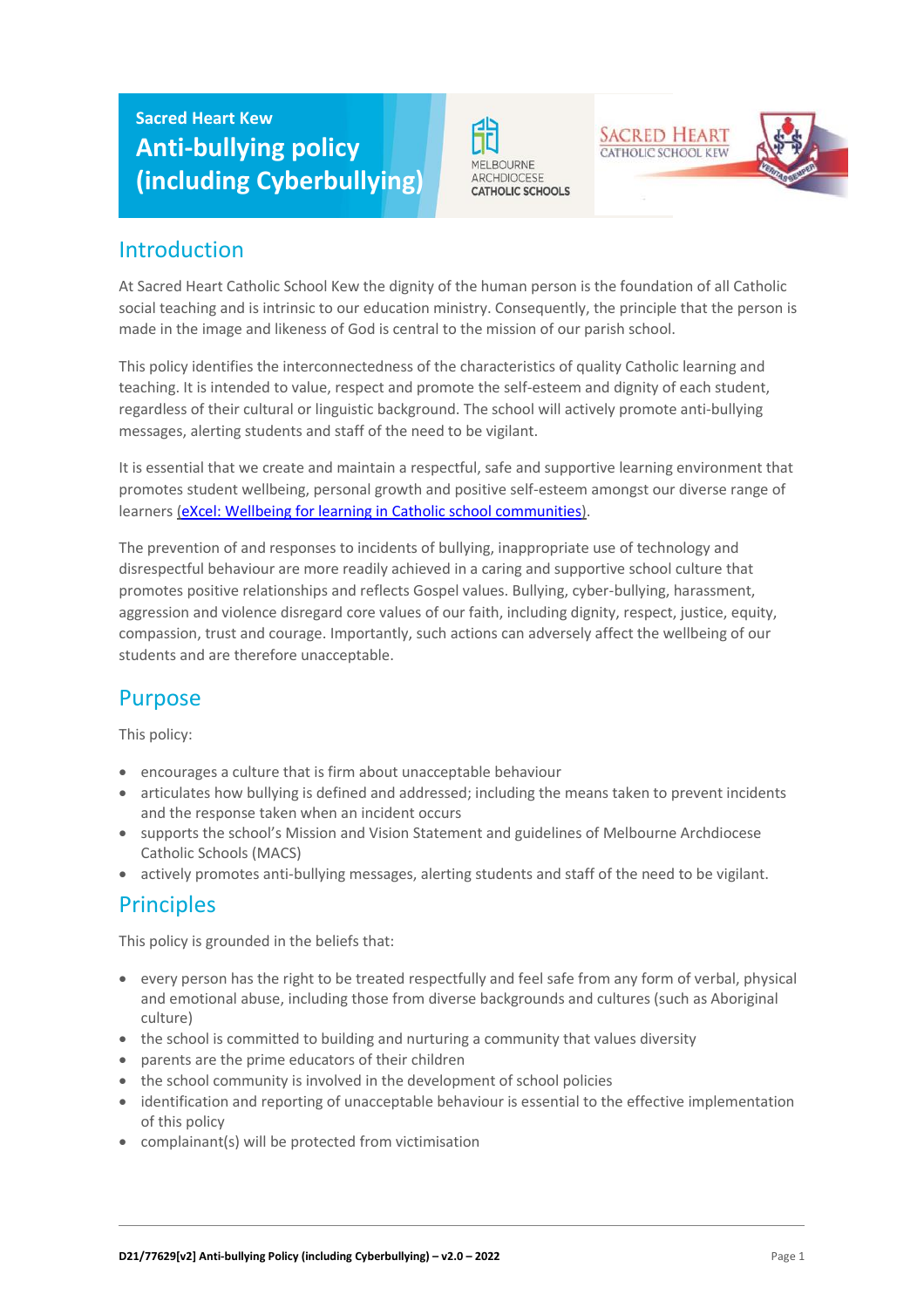- learning technologies are used ethically and responsibly in the school environment, and in a way that minimises the opportunity for children, young people and students to be harmed
- communication is respectful and human dignity is valued
- regular monitoring of school policies is necessary, and improvements are made where appropriate.

### **Definitions**

**Bullying:** is repeated unreasonable behaviour directed towards a person that creates a risk to health and safety. It occurs when an individual or a group deliberately upsets or hurts another person, their property, reputation or social acceptance on more than one occasion. Forms of bullying include:

**Physical bullying**: pushing, shoving, fighting, pinching and any other unwelcome physical contact used intentionally to intimidate or hurt someone.

**Verbal bullying:** put downs, particularly those referring to physical characteristics, can result in loss of self-esteem. Racial discrimination of any kind is a form of bullying.

**Gesture bullying:** non-verbal signals used to silence and intimidate a victim.

**Extortion bullying:** physically stronger and more powerful students may bully other students into giving up their possessions, buying food and drink, or taking part in rule breaking activities.

**Exclusion bullying:** deliberately being left out of activities is a most hurtful form of bullying.

**Visual bullying:** offensive notes or material, graffiti, or damaging other people's possessions.

**Sexual bullying:** touching, sexually orientated jokes, drawings of, or writing about someone's body, using rude names or commenting about someone's morals, unwanted invitations of a sexual nature, asking questions about someone's private life.

**Cyber-bullying:** the use of various forms of electronic media to spread text and visual messages to cause hurt, embarrassment, intimidation.

**Categories of Bullying:** There are three broad categories of bullying:

- **1. Direct physical bullying:** This form includes hitting, tripping, and pushing or damaging property.
- **2. Direct verbal bullying:** This form includes name calling, insults, homophobic or racist remarks, or verbal abuse.
- **3. Indirect bullying:** This form of bullying is harder to recognise and often carried out behind the bullied person's back. It is designed to harm someone's social reputation and/or cause humiliation. Indirect bullying includes:
	- lying and spreading rumours
	- playing nasty jokes to embarrass and humiliate
	- mimicking
	- encouraging others to socially exclude someone
	- damaging someone's social reputation and social acceptance
	- cyber-bullying, which involves the use of email, text messages or chat rooms to humiliate and distress someone.

**What Bullying is Not**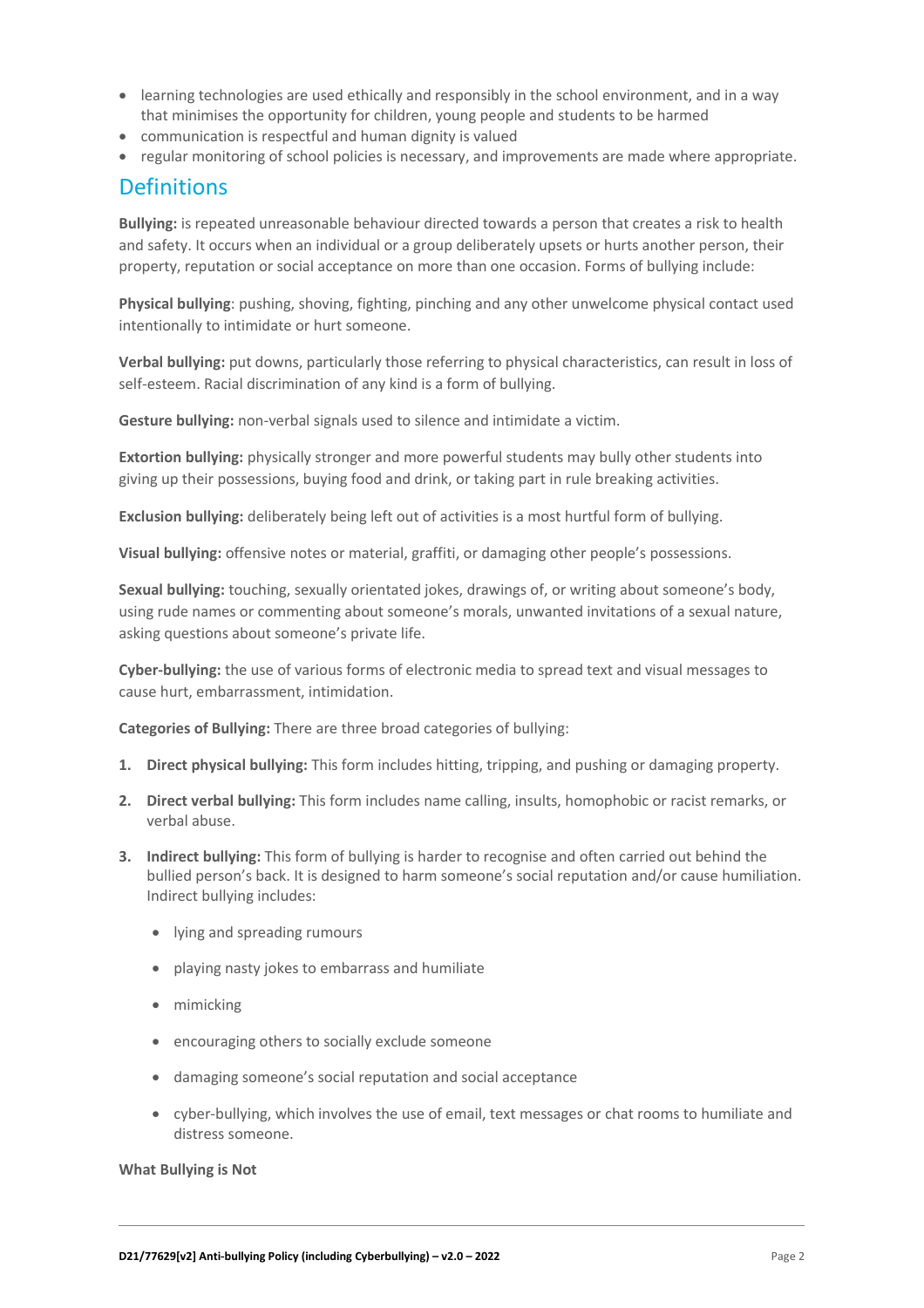Many distressing behaviours are not examples of bullying, even though they are unpleasant and often require teacher intervention and management. There are three socially unpleasant situations that are often confused with bullying including:

- **Mutual conflict:** In mutual conflict situations, there is an argument or disagreement between students but not an imbalance of power. Both parties are upset and usually both want a resolution to the problem. However, unresolved mutual conflict sometimes develops into a bullying situation, with one person becoming targeted repeatedly for 'retaliation' in a one-sided way.
- **Social rejection or dislike:** Unless the social rejection is directed towards someone specifically and involves deliberate and repeated attempts to cause distress, exclude or create dislike by others, it is not bullying.
- **Single-episode acts:** Single episodes of nastiness or physical aggression are not the same as bullying. If a student is verbally abused or pushed on one occasion they are not being bullied. Nastiness or physical aggression that is directed towards many different students is not the same as bullying.

### Procedures

All members of our school community must be aware of the possibility of bullying and take action to prevent bullying if it is reasonably foreseeable.

#### **Responsibilities: The school**

Sacred Heart Catholic School Kew will respond to all reported incidents of bullying, perceived or actual, sensitively, fairly and promptly by:

- using an Anti-Bullying Response Pathway when we become aware of incidents. The Pathway assists with a regulated and thorough response.
- implementing an Anti-Bullying Action Plan as part of the Response Pathway.
- keeping a written record of any bullying investigation.
- encouraging students, staff and parent and carers to report bullying and cyber-bullying to the class teacher or directly to the principal
- investigating complaints of bullying and cyber-bullying in a manner that respects the dignity and privacy of those involved.
- ensuring that complaints of bullying and cyber-bullying are handled in a way that is sensitive to students' cultural and linguistic backgrounds, and that recognises the diverse circumstances of students
- nominating a person or staff to co-ordinate strategies for the resolution of specific bullying incidents reported in this school
- notifying parents/guardians/carers of bullying incidents involving their children and allowing them to have input into decisions that affect their children, where this is appropriate
- notifying the relevant Regional Leadership Consultant of any serious incident
- contacting the Police/Police Youth Liaison Officer if the bullying situation has involved violence, threat of harm or alleged criminal conduct
- maintaining records of bullying incidents and related interventions in accordance with relevant recordkeeping requirements (such as the Public Record Office Victoria Recordkeeping Standards)
- conducting Student Safety Audits at least once a year to promote safe, inclusive and respectful learning environments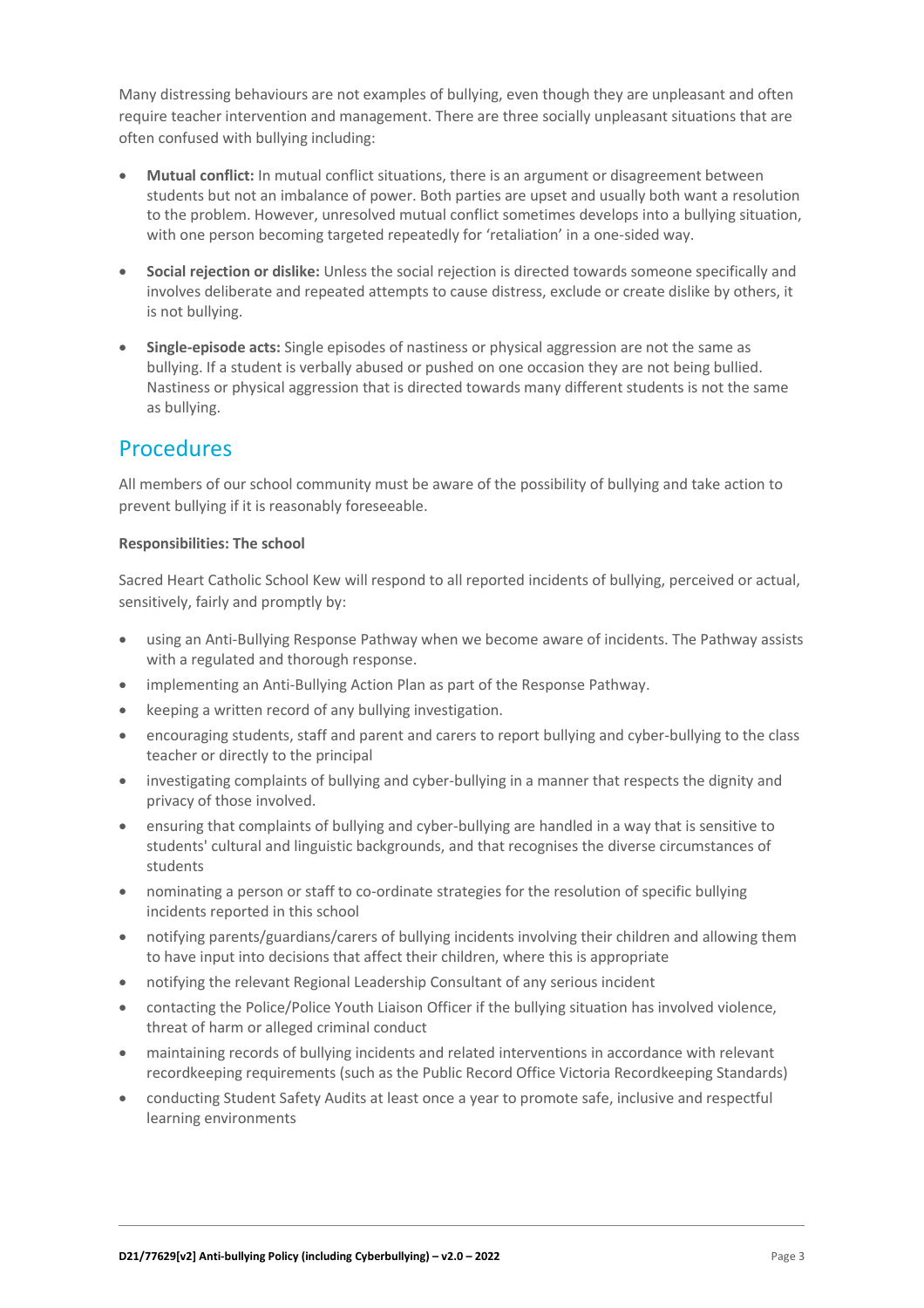- promoting student voice and empowerment in classrooms and through the use of Student Representative Council to discuss matters associated with bullying, cyber bullying, safety and wellbeing
- reviewing and evaluating the school's anti-bullying policy and the responsible use of technology procedures to ensure they are working effectively.
- engaging with parents/guardians/carers to review and evaluate the school's anti-bullying policy and the responsible use of technology procedures to ensure they are working effectively.

#### **Responsibilities: Staff**

Staff at Sacred Heart Catholic School Kew aim to treat all members of the school community with dignity and respect and build respectful relationships that respond effectively and sensitively to the needs of each student by:

- implementing the student anti-bullying and responsible use of technology procedures by responding promptly and appropriately to reported incidents of bullying, in a way that is sensitive to the diverse backgrounds and circumstances of students
- supporting the student anti-bullying and responsible use of technology procedures through positive modelling and the promotion of appropriate behaviour
- engaging in professional learning to support appropriate anti-bullying responses which could include cyber safety, restorative justice practices, mediation and developing social skills in students. Such opportunities are made available to staff on the same basis as other professional learning.
- supporting all aspects of related school policies
- remaining vigilant in how students are using technology through positive modelling and the promotion of appropriate behaviour
- embedding critical thinking, values clarification, respectful relationships and developing empathy into our teaching practice
- responding to bullying and cyber-bullying concerns by providing age appropriate guidance and boundaries so that students can learn to self-regulate.

#### **Responsibilities: Students**

Students at Sacred Heart Catholic School Kew have responsibilities to use technology appropriately and respectfully. The staff at Sacred Heart Catholic School Kew will encourage and support students to:

- follow the anti-bullying and responsible use of technology procedures
- immediately seek help from a trusted adult if they are aware of or involved in a bullying or cyberbullying incident
- seek support if bullied and refrain from retaliating in any bullying incident
- understand that any social networking site that identifies the school by name or image or implication is part of the school environment
- in age-appropriate circumstances the student should keep evidence of alleged bullying and produce it on request (for example phone text messages).

#### **Responsibilities: Parents/Guardians/Carers**

Parents/guardians/carers at Sacred Heart Catholic School Kew have responsibilities to use technology appropriately and respectfully. Sacred Heart Catholic School Kew will work in partnership with parents/guardians/carers in responding to incidents of bullying. Staff at Sacred Heart Catholic School Kew will: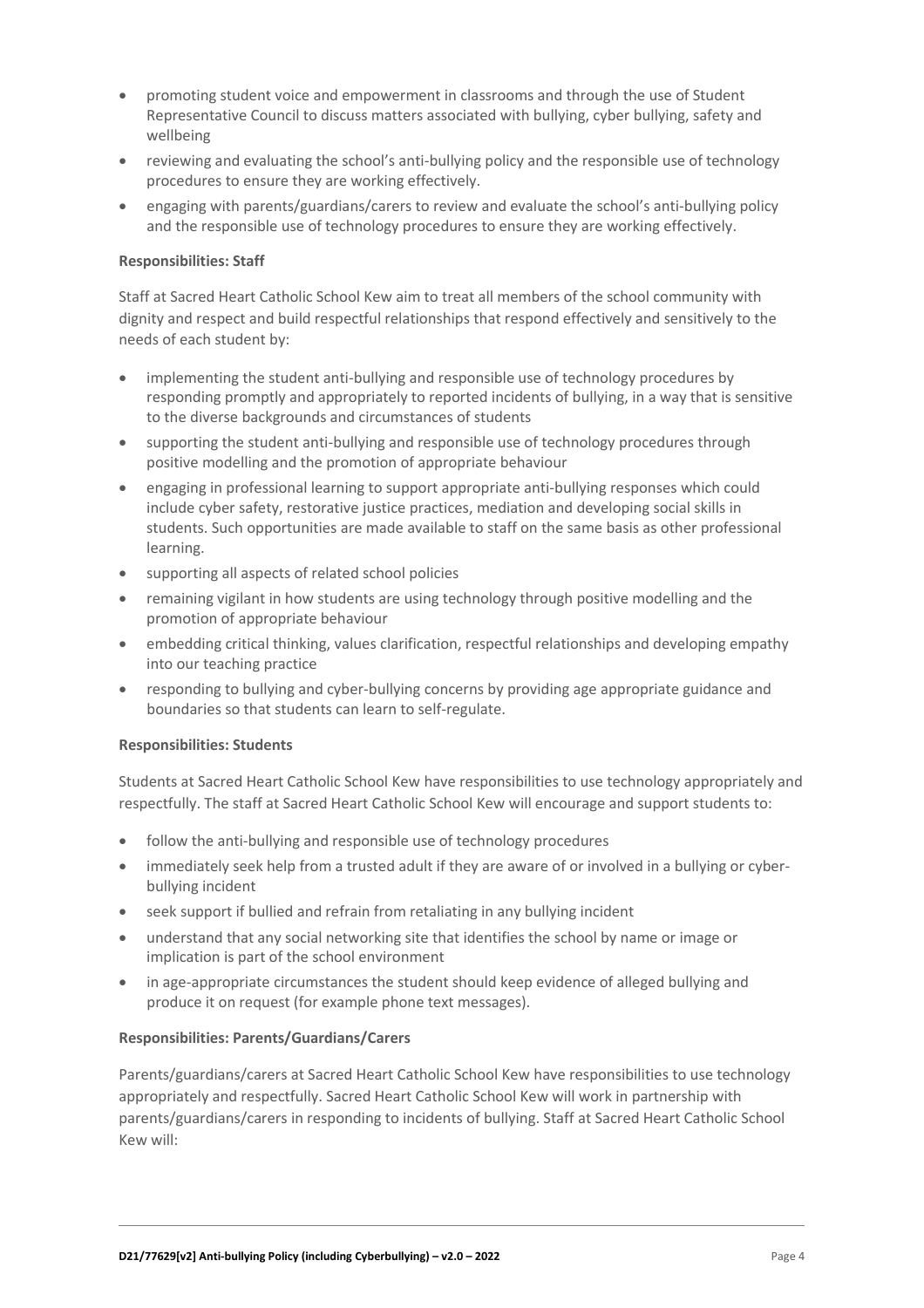- remind parents/guardians/carers about the need to reinforce the school messages in the proper use of technology to help children grow into ethical and responsible digital citizens
- encourage parents/guardians/carers to report serious matters of out-of-school hours bullying and cyber- bullying to the Police or other appropriate authority (such as the Internet Service Provider) and, as relevant, to the school
- ask parents/guardians/carers to contact the school immediately through the class teacher or directly through the principal if they know of any bullying incident
- expect that parents/guardians/carers will model behaviour that is indicative of Gospel values and that reflect the school's Vision and Mission statement. Thus parents/guardians/carers are required to act respectively to all members of the school community at all times.
- encourage parents/guardians/carers to report serious matters of out-of-school hours bullying and cyber- bullying to the Police or other appropriate authority (such as the Internet Service Provider). When such bullying concerns the wellbeing of their own child, parents/guardians/carers are to contact the principal.
- encourage parents/guardians/carers to be involved in decisions regarding incidents of bullying that affect their child, where this is appropriate.

### References

- [Privacy Compliance Manual](https://cevn.cecv.catholic.edu.au/Melb/Document-File/Polices-Compliance-and-Legal/Privacy/Privacy-Compliance-Manual.aspx) (2020). Catholic Education Commission of Victoria Ltd (CECV) (CEVN website)
- Department of Education and Training (Vic). 2021. [Bullying Prevention and Response Policy](https://www2.education.vic.gov.au/pal/bullying-prevention-response/policy)
- Department of Education and Training (Vic). 2021. [Cybersafety and Responsible Use of Digital](https://www2.education.vic.gov.au/pal/cybersafety/policy)  **[Technologies](https://www2.education.vic.gov.au/pal/cybersafety/policy)**
- Department of Education and Training (Vic). 2020. [Mobile Phones -](https://www2.education.vic.gov.au/pal/students-using-mobile-phones/policy) Student Use.

### **Resources**

Bully [Stoppers](https://www.education.vic.gov.au/about/programs/bullystoppers/Pages/default.aspx) – a resource containing information and advice for the school community, including students, parents and school staff.

[Bullying. No](https://bullyingnoway.gov.au/) Way! – a website for Australian schools, managed by the Safe and Supportive School Communities Working Group (SSSC) which has representatives from all states and territories, including the Catholic and independent schooling sectors.

[eSmart](https://www.education.vic.gov.au/about/programs/bullystoppers/Pages/esmart.aspx) - assists schools to develop a culture that promotes the safe, smart and responsible use of technology.

eSafety [Commissioner](https://www.esafety.gov.au/) – provides a range of up-to-date information and resources, coupled with a complaints system to assist children who experience serious cyberbullying and image-based abuse.

[Australian Student Wellbeing Framework \(2018\)](https://www.studentwellbeinghub.edu.au/docs/default-source/aswf_booklet-pdf.pdf)

#### [Student Wellbeing Hub](https://www.studentwellbeinghub.edu.au/)

Catholic Education Commission of Victoria Ltd (CECV). (2018)[. Positive Behaviour Guidelines](http://www.cecv.catholic.edu.au/getmedia/bc1d235d-9a98-4bb4-b3ac-84b50fa7c639/CECV-Positive-Behaviour-Guidelines_FINAL2.aspx?ext=.pdf)

Catholic Education Commission of Victoria (CECV). Child Safety Commitment Statement

Melbourne Archdiocese Catholic Schools. (2018). eXcel: Wellbeing for learning in Catholic school [communities](https://www.cem.edu.au/Our-Schools/Curriculum-Learning-Programs/Student-Wellbeing/eXcel.aspx)

Catholic Education Melbourne. (2017)[. Horizons of Hope: Vision and Context](https://www.cem.edu.au/Our-Schools/Curriculum-Learning-Programs/Horizons-of-Hope/Vision-Context.aspx)